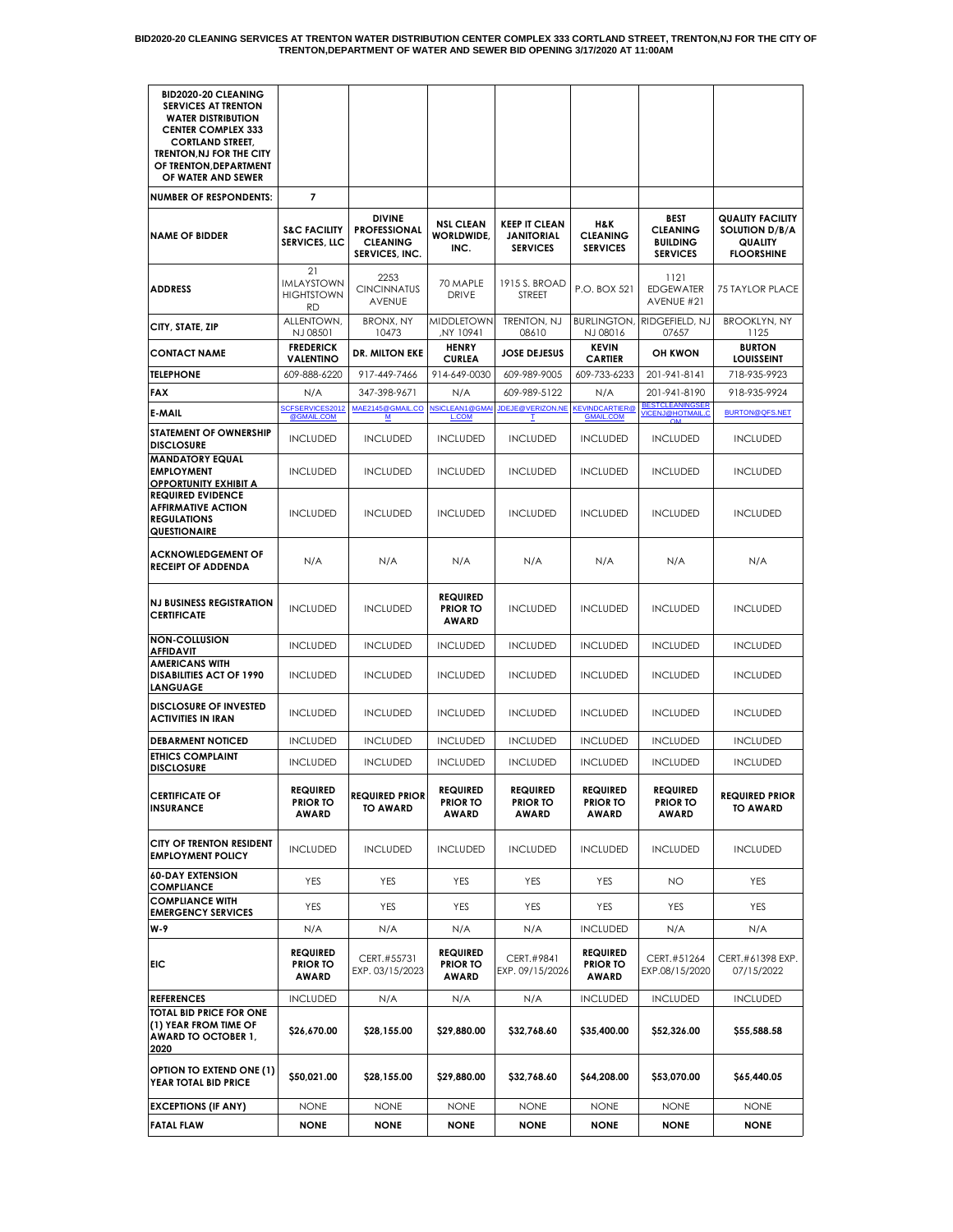

# YEAR ONE (1) The undersigned proposes to furnish Cleaning Services for the City of Trenton Water Works at its<br>Distribution Complex located at Cortland Street and Mulberry Street in the City of Trenton.<br>Term of Contract: From Date of A

| Tasks                                                                                              | <b>Unit Price</b> | <b>Units</b>                                                           | <b>Total Bid Price</b> |
|----------------------------------------------------------------------------------------------------|-------------------|------------------------------------------------------------------------|------------------------|
| Price per day for Daily, Weekly and Monthly Duties<br>for Sections I, II, III and IV               |                   | $\begin{array}{cc}\n & \times \text{ days} \\  & \times \n\end{array}$ |                        |
| Price for Steam Cleaning the Carpeted Floor as for<br>Section II                                   |                   | X <sub>1</sub>                                                         | 500                    |
| Price for stripping and waxing vinyl tile floors in<br>Section III and IV (Second Floor Lunchroom) |                   | X <sub>1</sub>                                                         |                        |
| Price for Steam Cleaning the Carpet in Section IV -<br>Elevator and Main Lobby                     | $\infty$          | X <sub>1</sub>                                                         |                        |
| <b>Total Bid Price</b>                                                                             |                   |                                                                        | 76.670                 |

#### CONTRACT SHALL BE AWARDED TO LOWEST RESPONSIBLE BID PRICE

Respectfully Submitted:

|                                    | S & C FACILITY SERVICES, LLC                           |
|------------------------------------|--------------------------------------------------------|
| Company                            | 21 IMLAYSTOWN HIGHTSTOWN RD<br>ALLENTOWN NJ 08501-2011 |
| Authorized Signature $\Rightarrow$ |                                                        |
| Print name $\Rightarrow$           | Valestino<br>Fraterick                                 |
| Telephone Number $\Leftrightarrow$ | 609 - 888 - 6220                                       |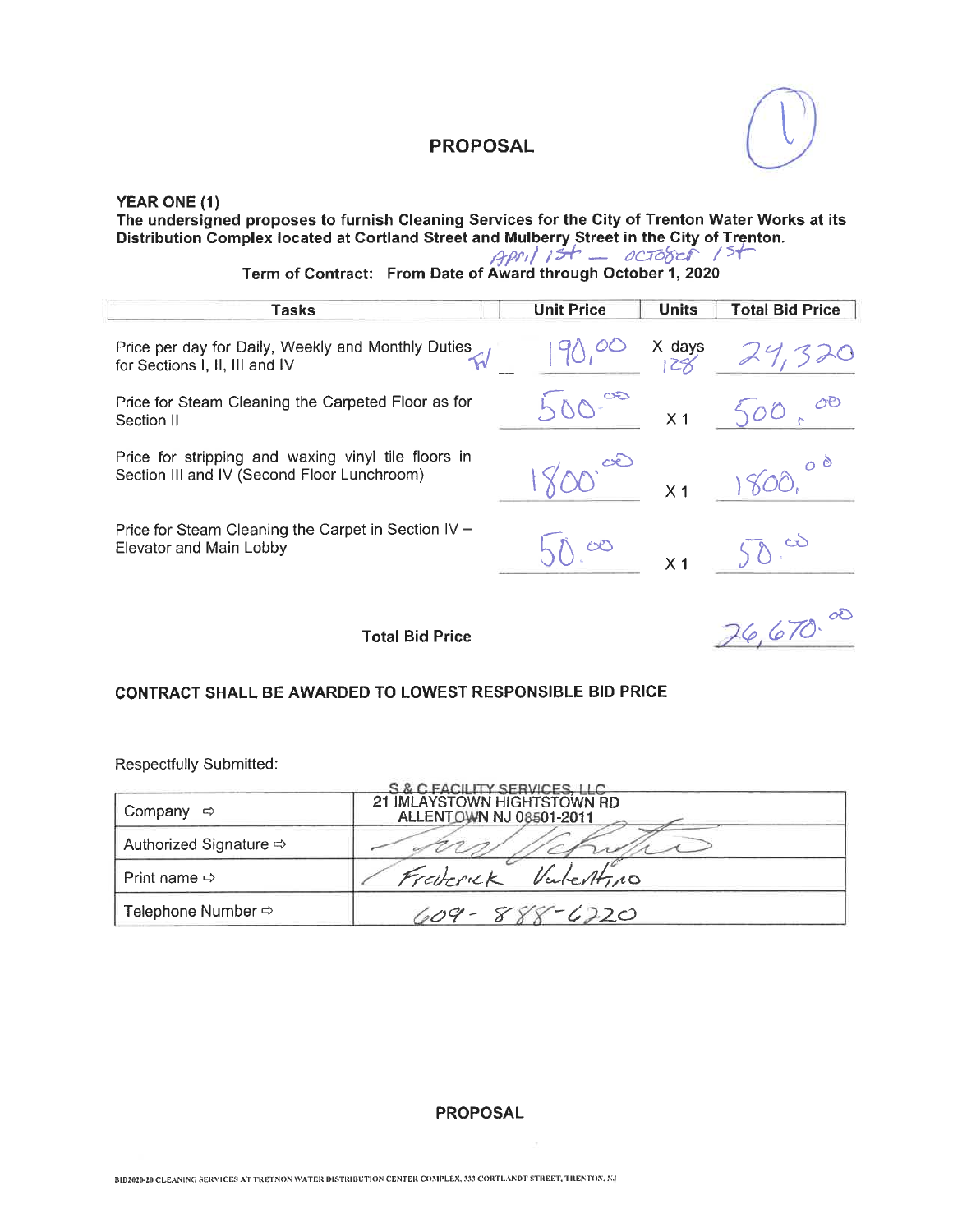#### **OPTION TO EXTEND ONE (1) YEAR**

The undersigned proposes to furnish Cleaning Services for the City of Trenton Water Works at its Distribution Complex located at Cortland Street and Mulberry Street in the City of Trenton.

#### **Tasks Unit Price Units Total Bid Price** Price per day for Daily, Weekly and Monthly Duties X days for Sections I. II. III and IV 24) Price for Steam Cleaning the Carpeted Floor as for Section II  $X<sub>1</sub>$ Price for stripping and waxing vinyl tile floors in Section III and IV (Second Floor Lunchroom)  $X<sub>1</sub>$ Price for Steam Cleaning the Carpet in Section IV -Elevator and Main Lobby  $\mathcal{S}$  $X<sub>1</sub>$ **Total Bid Price CONTRACT SHALL BE AWARDED TO LOWEST RESPONSIBLE BID PRICE**

## Term of Contract: March 1, 2020 through October 1, 2020

| S & C FACILITY SERVICES, LLC       |                                                               |  |
|------------------------------------|---------------------------------------------------------------|--|
| Company                            | 21 IMLAYSTOWN HIGHTSTOWN RD<br><b>ALLENTOWN NJ 08501-2011</b> |  |
| Authorized Signature $\Rightarrow$ |                                                               |  |
| Print name $\Leftrightarrow$       | $\overline{\phantom{a}}$<br>Frederick<br>Valentino            |  |
| Telephone Number ➾                 | 888–6220                                                      |  |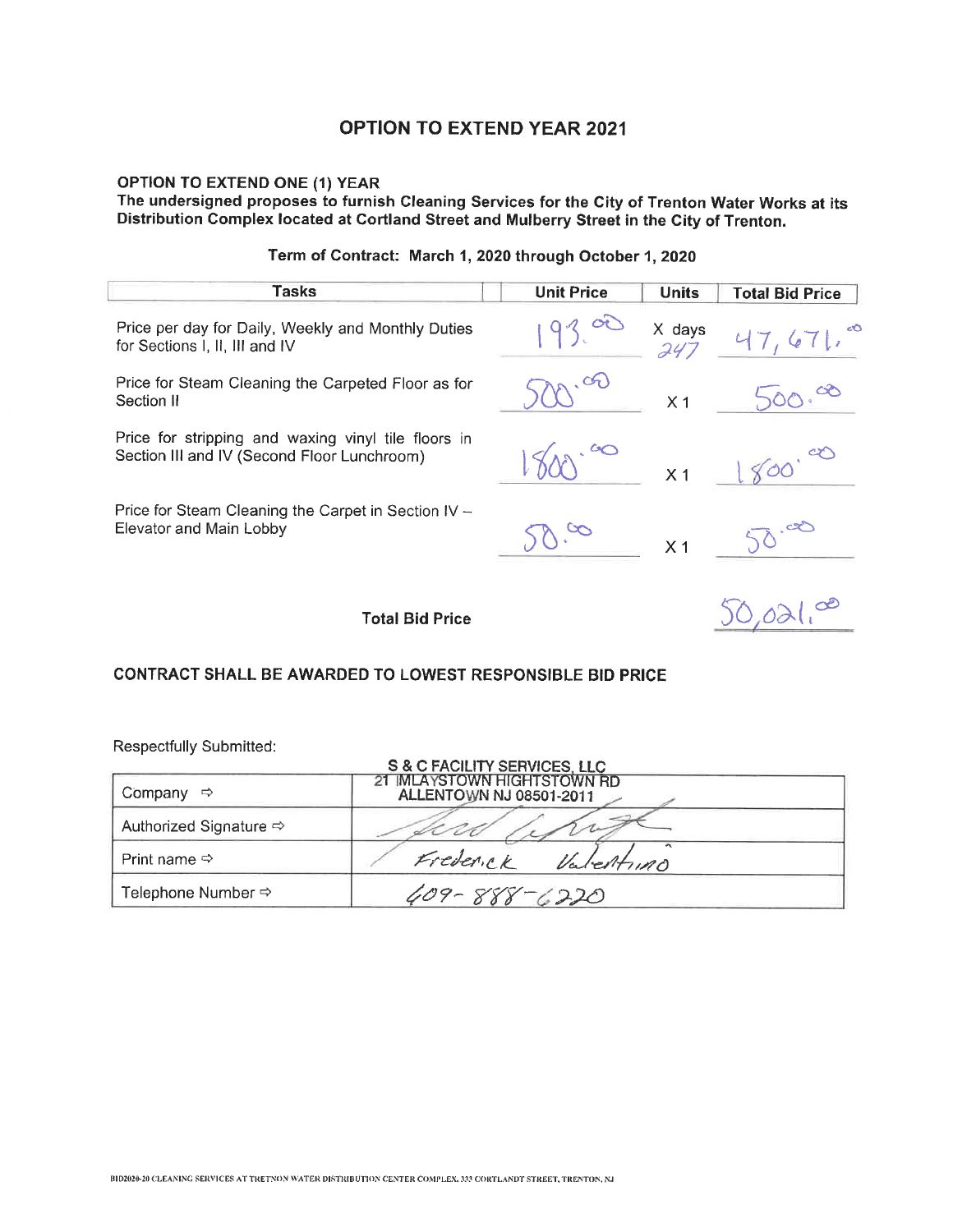

#### YEAR ONE (1)

 $\epsilon$  ,  $\epsilon$  ,  $\epsilon$  ,  $\epsilon$  ,  $\epsilon$ 

# The undersigned proposes to furnish Cleaning Services for the City of Trenton Water Works at its<br>Distribution Complex located at Cortland Street and Mulberry Street in the City of Trenton.

#### Term of Contract: From Date of Award through October 1, 2020

| <b>Tasks</b>                                                                                       | <b>Unit Price</b> | <b>Units</b>   | <b>Total Bid Price</b> |
|----------------------------------------------------------------------------------------------------|-------------------|----------------|------------------------|
| Price per day for Daily, Weekly and Monthly Duties<br>for Sections I, II, III and IV               | \$115.00          | X days         | \$25,645.00            |
| Price for Steam Cleaning the Carpeted Floor as for<br>Section II                                   | \$535.00          | X <sub>1</sub> | \$535.00               |
| Price for stripping and waxing vinyl tile floors in<br>Section III and IV (Second Floor Lunchroom) | \$1,900.00        | X <sub>1</sub> | \$1,900.00             |
| Price for Steam Cleaning the Carpet in Section IV -<br>Elevator and Main Lobby                     | \$75.00           | X <sub>1</sub> | \$75.00                |
| <b>Total Bid Price</b>                                                                             |                   |                | \$28,155.00            |

#### CONTRACT SHALL BE AWARDED TO LOWEST RESPONSIBLE BID PRICE

Respectfully Submitted:

| Company<br>⇨                       | Divine Professional Cleaning Services, Inc. |
|------------------------------------|---------------------------------------------|
| Authorized Signature $\Rightarrow$ |                                             |
|                                    | Dr. Milton Eke                              |
| Telephone Number $\Rightarrow$     | 917-449-7466                                |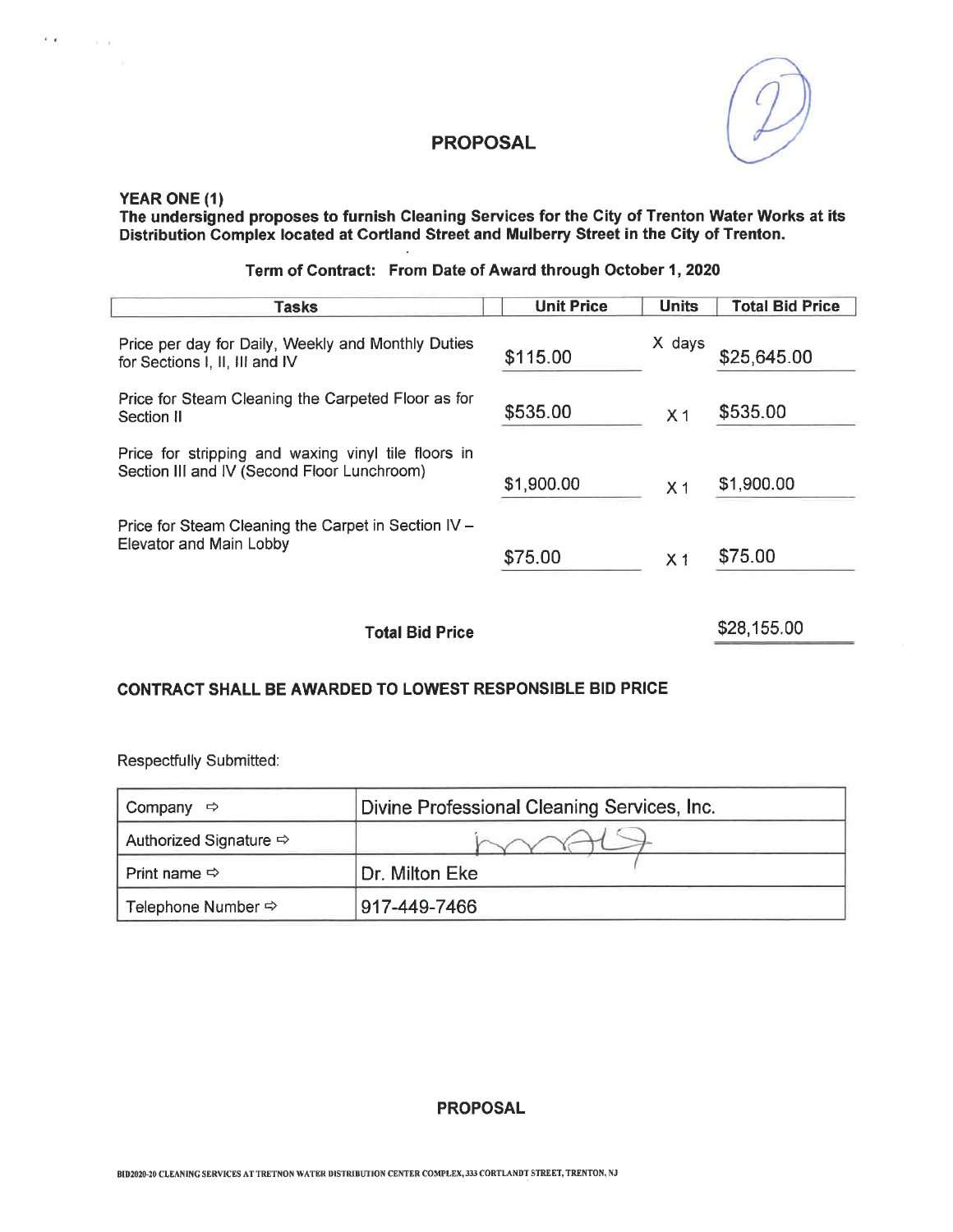# **OPTION TO EXTEND ONE (1) YEAR** The undersigned proposes to furnish Cleaning Services for the City of Trenton Water Works at its<br>Distribution Complex located at Cortland Street and Mulberry Street in the City of Trenton.

#### Term of Contract: March 1, 2020 through October 1, 2020

| <b>Tasks</b>                                                                                       | <b>Unit Price</b> | <b>Units</b>   | <b>Total Bid Price</b> |
|----------------------------------------------------------------------------------------------------|-------------------|----------------|------------------------|
| Price per day for Daily, Weekly and Monthly Duties<br>for Sections I, II, III and IV               | \$115.00          | X days         | \$25,645.00            |
| Price for Steam Cleaning the Carpeted Floor as for<br>Section II                                   | \$535.00          | X <sub>1</sub> | \$535.00               |
| Price for stripping and waxing vinyl tile floors in<br>Section III and IV (Second Floor Lunchroom) | \$1,900.00        | X <sub>1</sub> | \$1,900.00             |
| Price for Steam Cleaning the Carpet in Section IV -<br>Elevator and Main Lobby                     | \$75.00           | X <sub>1</sub> | \$75.00                |
| <b>Total Bid Price</b>                                                                             |                   |                | \$28,155.00            |

#### CONTRACT SHALL BE AWARDED TO LOWEST RESPONSIBLE BID PRICE

| Company $\Rightarrow$              | Divine Professional Cleaning Services, Inc. |
|------------------------------------|---------------------------------------------|
| Authorized Signature $\Rightarrow$ |                                             |
| Print name $\Rightarrow$           | Dr. Milton Eke                              |
| Telephone Number $\Leftrightarrow$ | $917 - 449 - 7466$                          |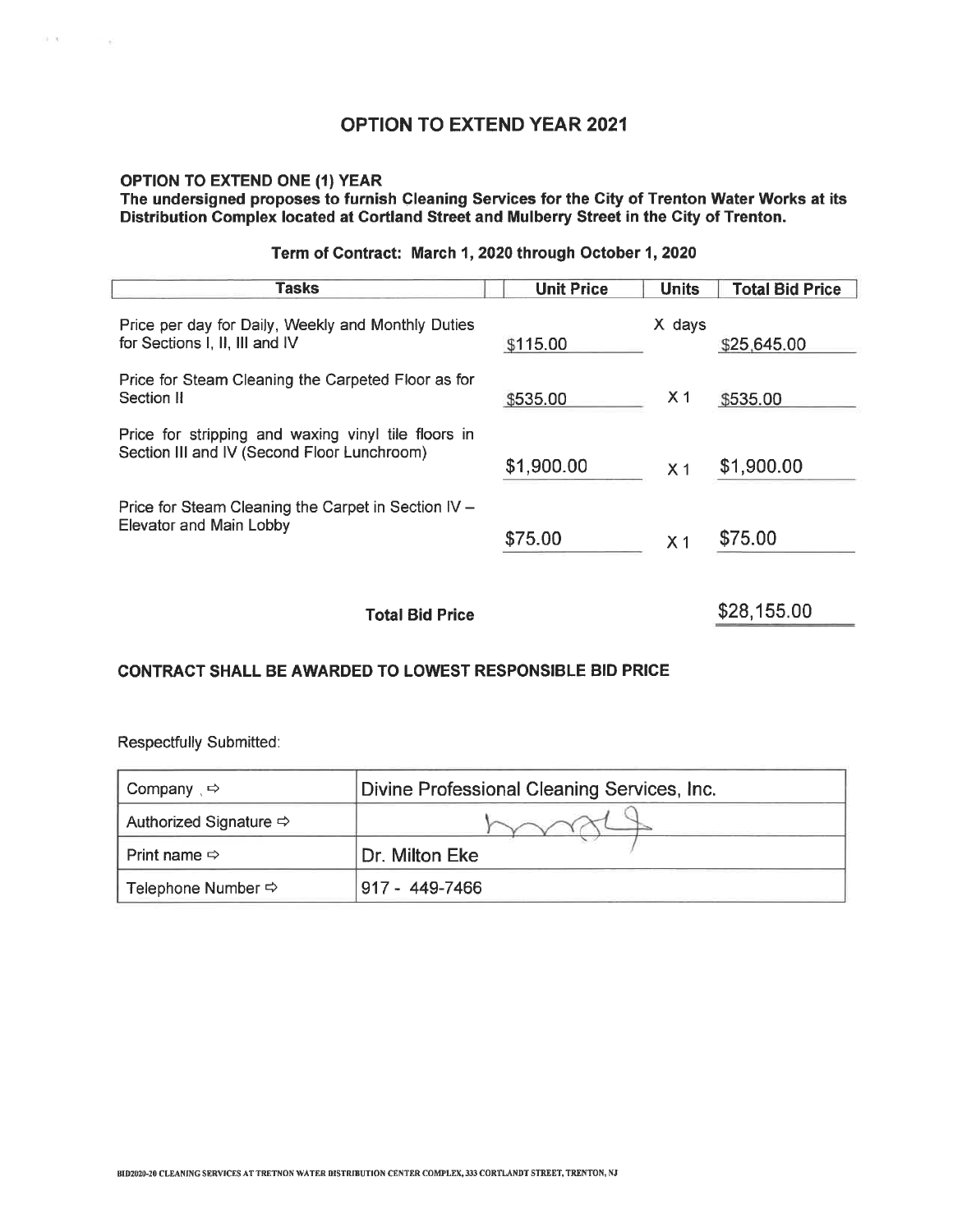#### **YEAR ONE (1)**

 $\mathbf{A}$ 

The undersigned proposes to furnish Cleaning Services for the City of Trenton Water Works at its<br>Distribution Complex located at Cortland Street and Mulberry Street in the City of Trenton.

Term of Contract: From Date of Award through October 1, 2020

| <b>Tasks</b>                                                                                       | <b>Unit Price</b> | <b>Units</b>   | <b>Total Bid Price</b>               |
|----------------------------------------------------------------------------------------------------|-------------------|----------------|--------------------------------------|
| Price per day for Daily, Weekly and Monthly Duties<br>for Sections I, II, III and IV               | $5502383$ month   | X days         | 28,600<br>$\frac{1}{2}$ can          |
| Price for Steam Cleaning the Carpeted Floor as for<br>Section II                                   | 300.00            | X <sub>1</sub> | 300,00                               |
| Price for stripping and waxing vinyl tile floors in<br>Section III and IV (Second Floor Lunchroom) | $D.30$ seff       |                | $3490.$ $^{\circ}$<br>$x_1$ 0.3050ft |
| Price for Steam Cleaning the Carpet in Section IV -<br><b>Elevator and Main Lobby</b>              | $0.30$ Saft       | X <sub>1</sub> | 4 م م <del>1</del> 90 د<br>جا هڪرجي  |
| <b>Total Bid Price</b>                                                                             |                   |                | 29 <sub>u</sub>                      |

#### **CONTRACT SHALL BE AWARDED TO LOWEST RESPONSIBLE BID PRICE**

**Respectfully Submitted:** 

| Company<br>–⇔                      | NSI Clem           |  |
|------------------------------------|--------------------|--|
| Authorized Signature $\Rightarrow$ |                    |  |
| Print name $\Rightarrow$           | Henry Curren       |  |
| Telephone Number $\Leftrightarrow$ | $914 - 649 - 0030$ |  |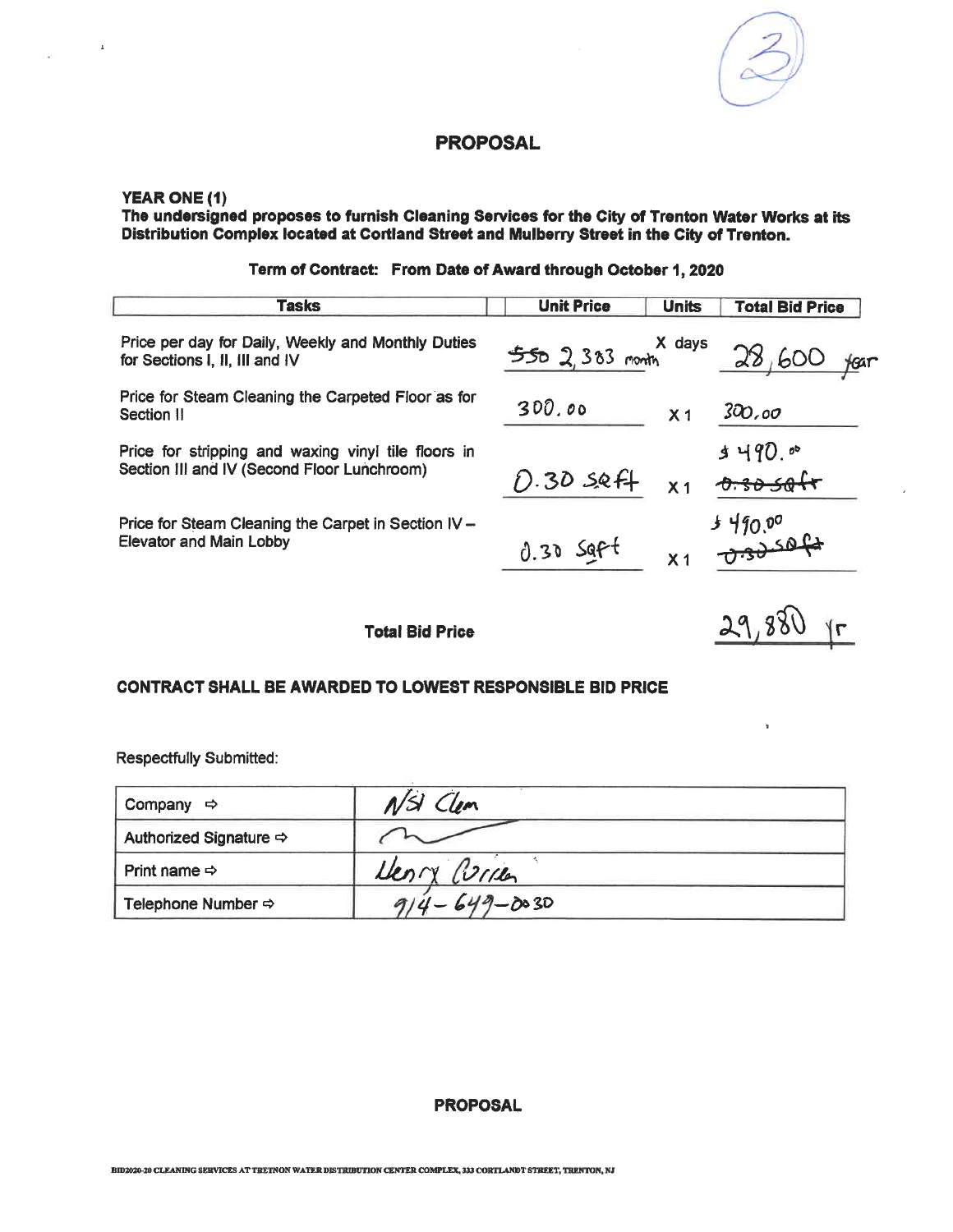OPTION TO EXTEND ONE (1) YEAR<br>The undersigned proposes to furnish Cleaning Services for the City of Trenton Water Works at its<br>Distribution Complex located at Cortland Street and Mulberry Street in the City of Trenton.

| <b>Tasks</b>                                                                                       | <b>Unit Price</b> | <b>Units</b>   | <b>Total Bid Price</b> |
|----------------------------------------------------------------------------------------------------|-------------------|----------------|------------------------|
| Price per day for Daily, Weekly and Monthly Duties<br>for Sections I, II, III and IV               | 2,383             | X days         | 28,600                 |
| Price for Steam Cleaning the Carpeted Floor as for<br>Section II                                   | $300.$ $\circ$    | X <sub>1</sub> | $300$ $^{50}$          |
| Price for stripping and waxing vinyl tile floors in<br>Section III and IV (Second Floor Lunchroom) | $0.3059$ fr       | X <sub>1</sub> | 4f0.00                 |
| Price for Steam Cleaning the Carpet in Section IV -<br><b>Elevator and Main Lobby</b>              | $0.3050$ FT       | X <sub>1</sub> | 490.88                 |
| <b>Total Bid Price</b>                                                                             |                   |                | 29,880                 |

#### Term of Contract: March 1, 2020 through October 1, 2020

#### **CONTRACT SHALL BE AWARDED TO LOWEST RESPONSIBLE BID PRICE**

| Company<br>⇨                           | NSI Clear Worldwick INC |
|----------------------------------------|-------------------------|
| Authorized Signature $\Leftrightarrow$ |                         |
| Print name $\Rightarrow$               | Henry Corses            |
| Telephone Number $\Leftrightarrow$     | $914 - 649 - 0030$      |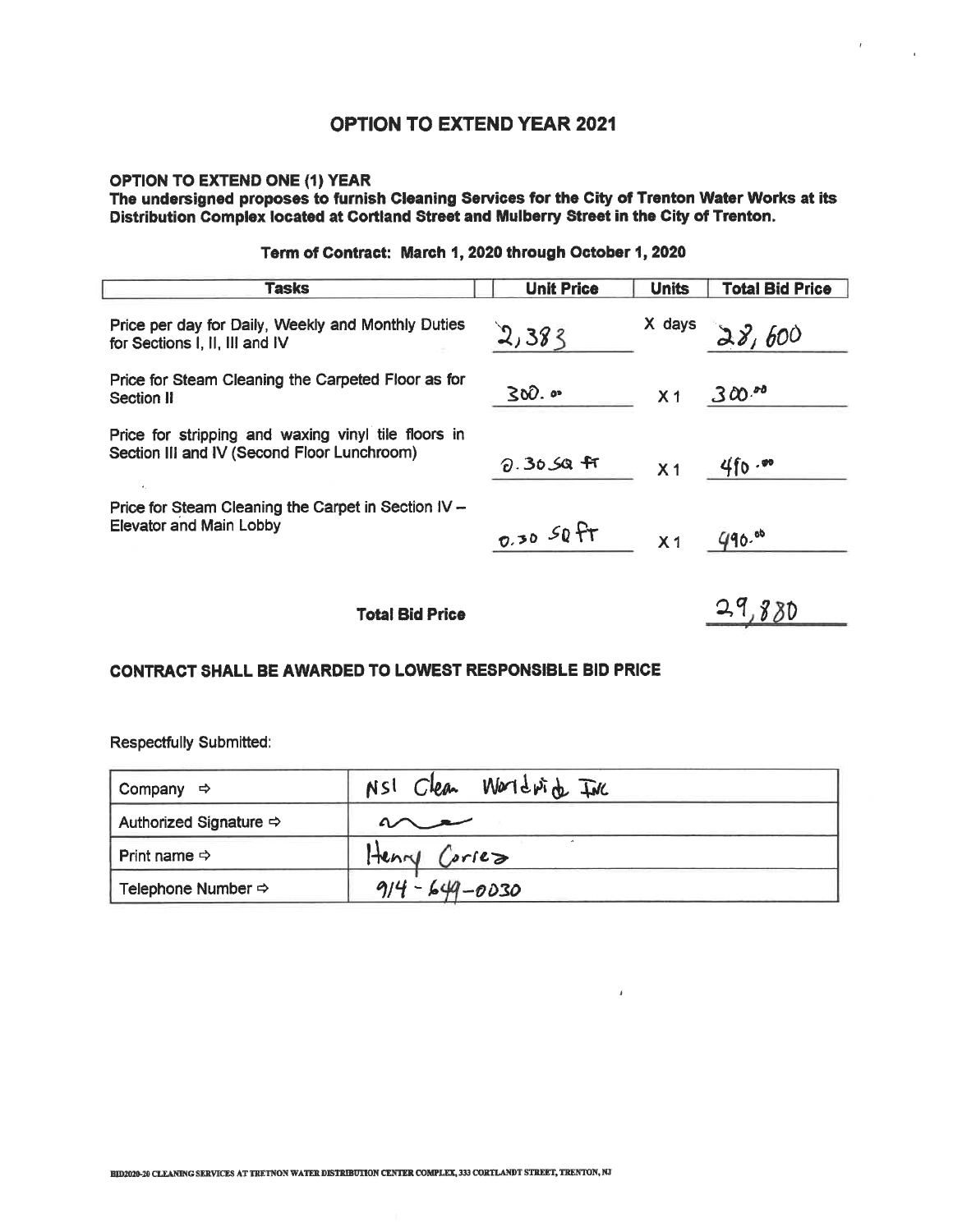#### **YEAR ONE (1)**

ï

The undersigned proposes to furnish Cleaning Services for the City of Trenton Water Works at its<br>Distribution Complex located at Cortland Street and Mulberry Street in the City of Trenton.

Term of Contract: From Date of Award through October 1, 2020

| Tasks                                                                                              | <b>Unit Price</b> | <b>Units</b>   | <b>Total Bid Price</b> |
|----------------------------------------------------------------------------------------------------|-------------------|----------------|------------------------|
| Price per day for Daily, Weekly and Monthly Duties<br>for Sections I, II, III and IV               | 191.40            | 49<br>X'days   | 518.60                 |
| Price for Steam Cleaning the Carpeted Floor as for<br>Section II                                   |                   | X <sub>1</sub> | 2950.00                |
| Price for stripping and waxing vinyl tile floors in<br>Section III and IV (Second Floor Lunchroom) |                   | X <sub>1</sub> | 650.00                 |
| Price for Steam Cleaning the Carpet in Section IV -<br>Elevator and Main Lobby                     |                   | X <sub>1</sub> | 650.00                 |
| Total Bid Price                                                                                    |                   |                |                        |

#### CONTRACT SHALL BE AWARDED TO LOWEST RESPONSIBLE BID PRICE

Respectfully Submitted:

| Company<br>⇨                  | Keep It Chean Jantorial |  |
|-------------------------------|-------------------------|--|
| Authorized Signature <b>☆</b> | iclea Manus             |  |
| Print name $\Rightarrow$      | amos                    |  |
| Telephone Number`ಈ            | 989-9005                |  |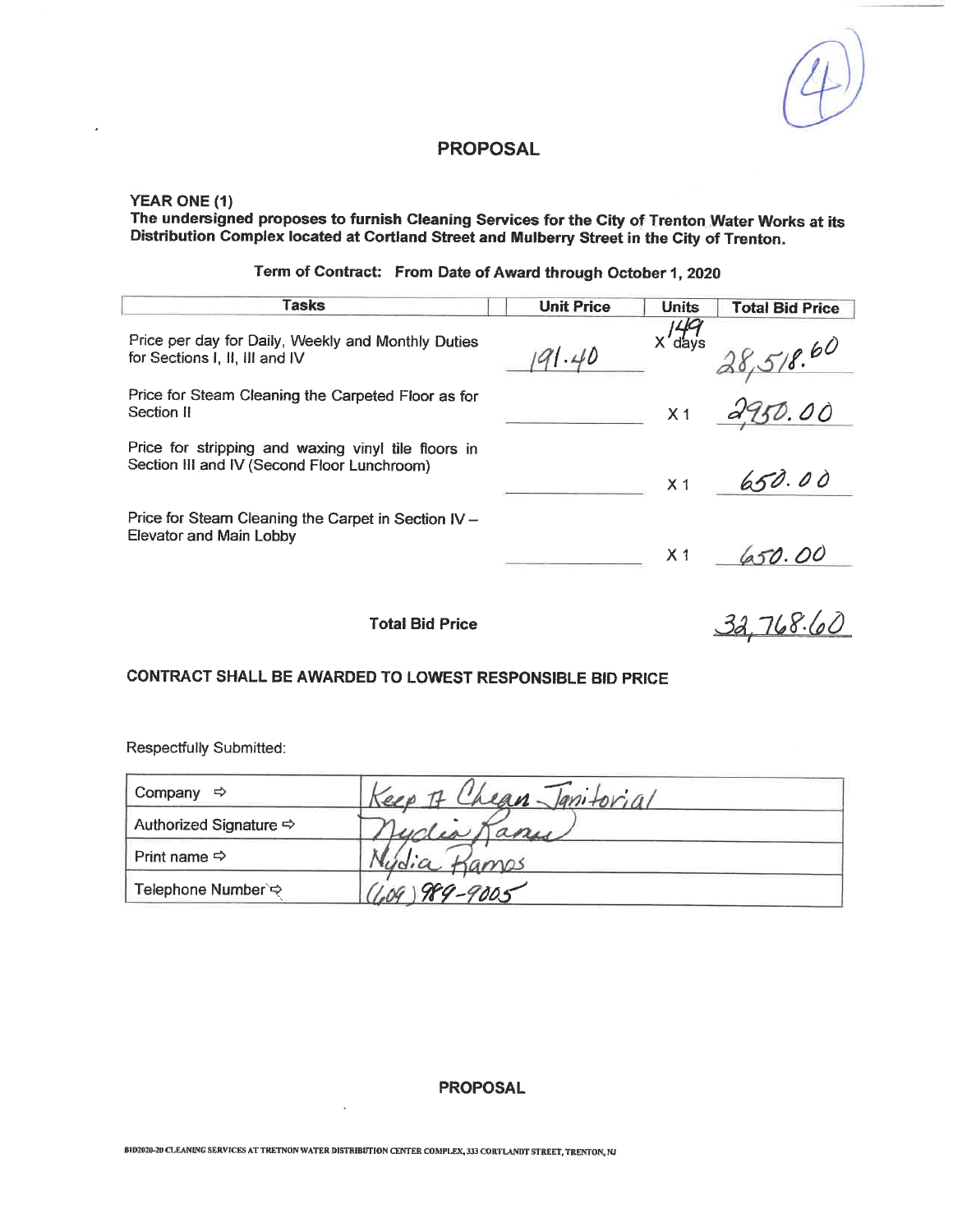## **OPTION TO EXTEND ONE (1) YEAR** The undersigned proposes to furnish Cleaning Services for the City of Trenton Water Works at its<br>Distribution Complex located at Cortland Street and Mulberry Street in the City of Trenton.

| Tasks                                                                                              | <b>Unit Price</b> | <b>Units</b>   | <b>Total Bid Price</b> |
|----------------------------------------------------------------------------------------------------|-------------------|----------------|------------------------|
| Price per day for Daily, Weekly and Monthly Duties<br>for Sections I, II, III and IV               | 191.40            | $X'$ days      | 518.60                 |
| Price for Steam Cleaning the Carpeted Floor as for<br>Section II                                   |                   | X <sub>1</sub> | 2950.00                |
| Price for stripping and waxing vinyl tile floors in<br>Section III and IV (Second Floor Lunchroom) |                   | X <sub>1</sub> | 650.00                 |
| Price for Steam Cleaning the Carpet in Section IV -<br><b>Elevator and Main Lobby</b>              |                   |                | x1 650.00              |
| <b>Total Bid Price</b>                                                                             |                   |                | 52.768.60              |

#### Term of Contract: March 1, 2020 through October 1, 2020

#### CONTRACT SHALL BE AWARDED TO LOWEST RESPONSIBLE BID PRICE

| Company<br>⇨             | ean Tanitorial              |
|--------------------------|-----------------------------|
| Authorized Signature ⇒   | udis                        |
| Print name $\Rightarrow$ | amos                        |
| Telephone Number ⇒       | $-9005$<br>100 <sup>4</sup> |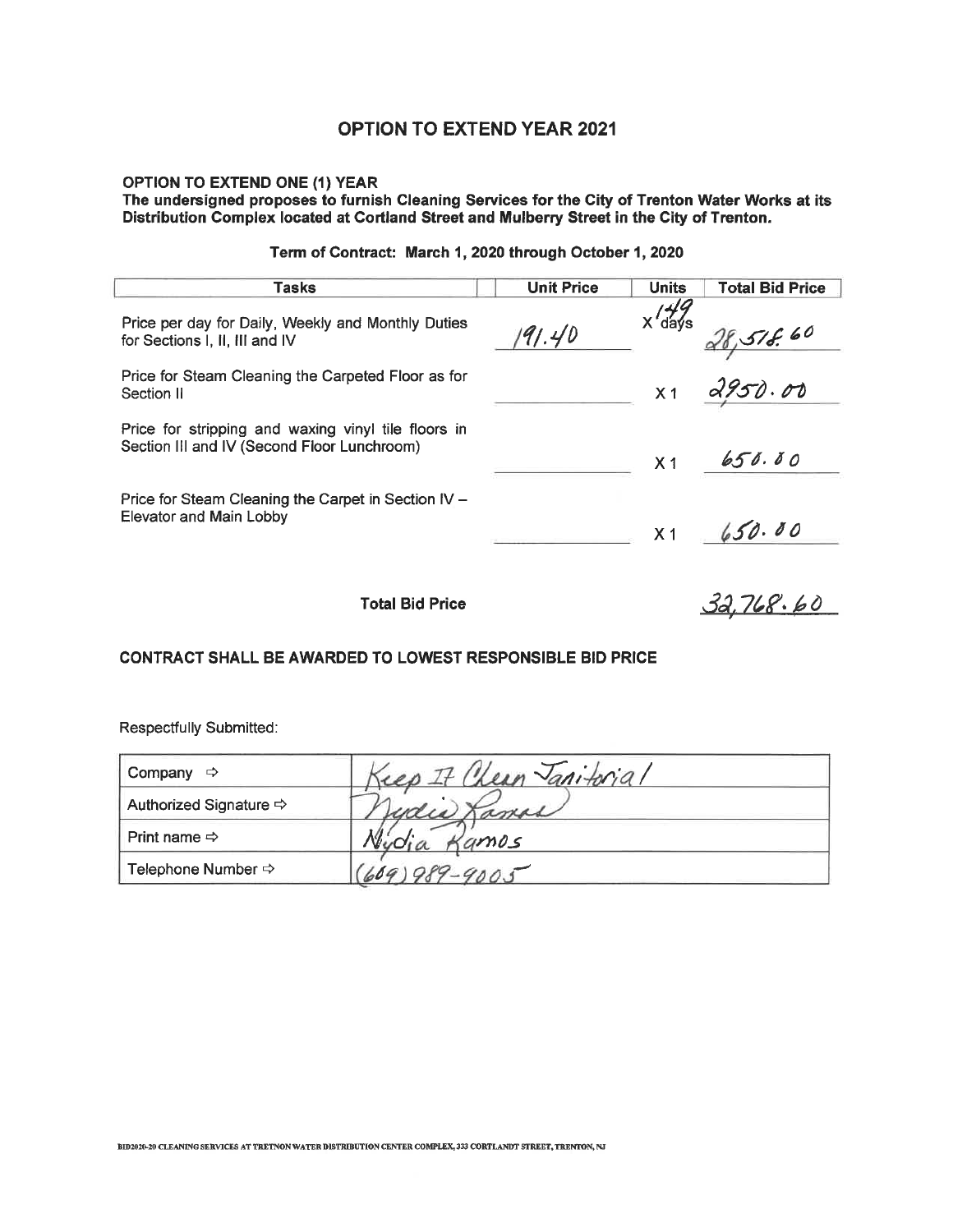#### YEAR ONE (1)

The undersigned proposes to furnish Cleaning Services for the City of Trenton Water Works at its Distribution Complex located at Cortland Street and Mulberry Street in the City of Trenton.

| Tasks                                                                                              | <b>Unit Price</b> | <b>Units</b> | <b>Total Bid Price</b>      |
|----------------------------------------------------------------------------------------------------|-------------------|--------------|-----------------------------|
| Price per day for Daily, Weekly and Monthly Duties<br>for Sections I, II, III and IV               | 4240              |              | $X$ days<br>$135$ $432,400$ |
| Price for Steam Cleaning the Carpeted Floor as for<br>Section II                                   | $\text{H}$ 900    |              | $x_1$ \$900                 |
| Price for stripping and waxing vinyl tile floors in<br>Section III and IV (Second Floor Lunchroom) | 92,100            |              | $X1 \quad \text{Q2100}$     |
| Price for Steam Cleaning the Carpet in Section IV -<br>Elevator and Main Lobby                     |                   |              | NO CHARGE X1 NO CHARGE      |
| <b>Total Bid Price</b>                                                                             |                   |              | 35,400                      |

Term of Contract: From Date of Award through October 1, 2020

CONTRACT SHALL BE AWARDED TO LOWEST RESPONSIBLE BID PRICE

\* Estimated Start Date of  $3/23/20 - 10/120$  FOR # of DAYS<br>(b) Holidays Deducted.

| Company ⇔                | HOK CLEANING SERVICES LLC |
|--------------------------|---------------------------|
| Authorized Signature ⇒   |                           |
| Print name $\Rightarrow$ | KEUIL CARTIER             |
| Telephone Number ⇒       | $2 - 733 - 6233$<br>609   |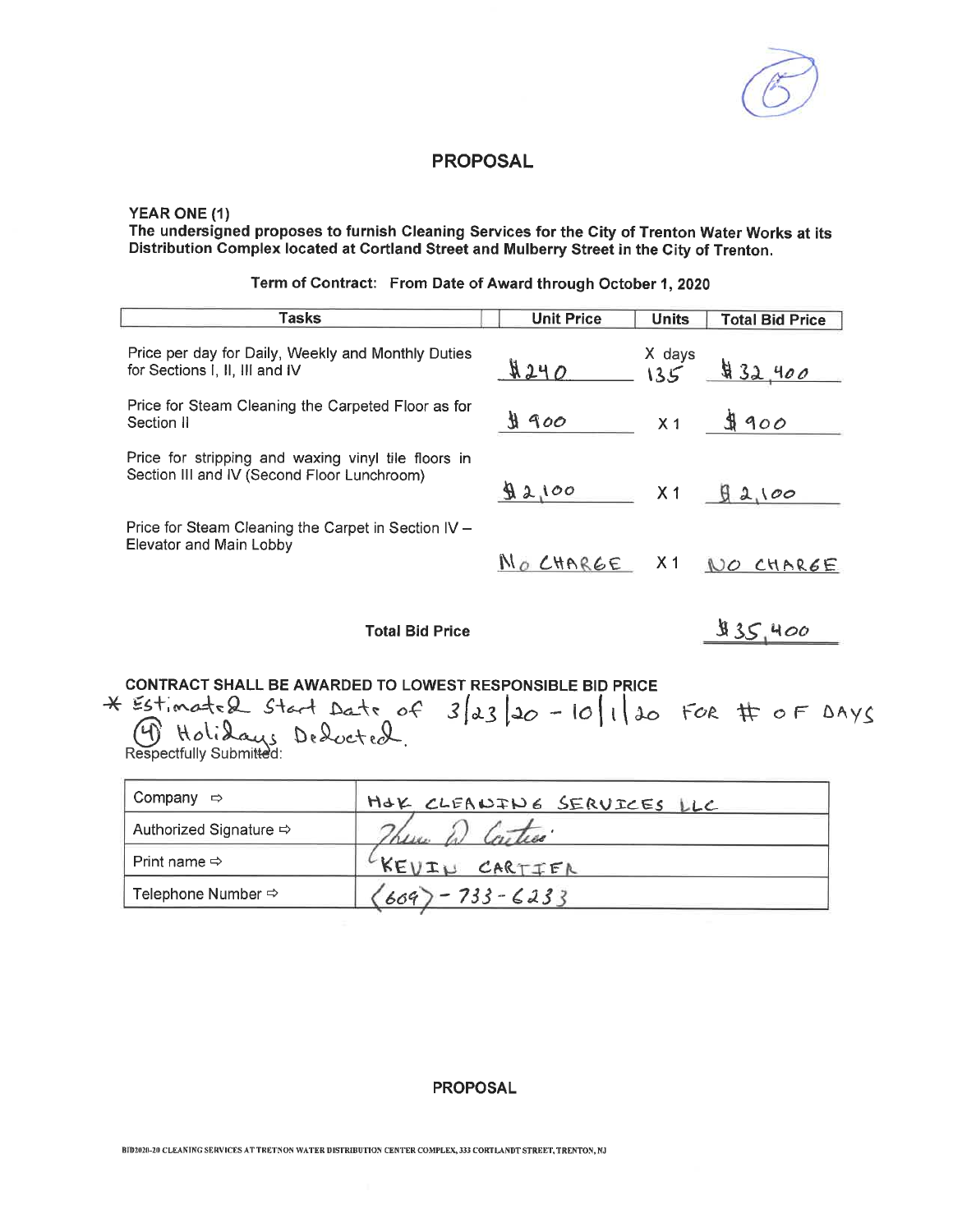OPTION TO EXTEND ONE (1) YEAR<br>The undersigned proposes to furnish Cleaning Services for the City of Trenton Water Works at its<br>Distribution Complex located at Cortland Street and Mulberry Street in the City of Trenton.

| Tasks                                                                                              | <b>Unit Price</b>    | <b>Units</b>   | <b>Total Bid Price</b> |
|----------------------------------------------------------------------------------------------------|----------------------|----------------|------------------------|
| Price per day for Daily, Weekly and Monthly Duties<br>for Sections I, II, III and IV               | 1248                 | X days<br>246  | 961008                 |
| Price for Steam Cleaning the Carpeted Floor as for<br>Section II                                   | 81000                | X <sub>1</sub> | 91000                  |
| Price for stripping and waxing vinyl tile floors in<br>Section III and IV (Second Floor Lunchroom) | $92,200$ x1 $92,200$ |                |                        |
| Price for Steam Cleaning the Carpet in Section IV -<br>Elevator and Main Lobby                     | NO CHARGE X1         |                | NO CHARGE              |
| Total Bid Price                                                                                    |                      |                |                        |

#### Term of Contract: March 1, 2020 through October 1, 2020

CONTRACT SHALL BE AWARDED TO LOWEST RESPONSIBLE BID PRICE

| Company $\Rightarrow$              | H&K CLEANING SERUICES LLC |
|------------------------------------|---------------------------|
| Authorized Signature ⇒             | $\rightarrow$             |
| Print name $\Rightarrow$           | KEUIL CARTIER             |
| Telephone Number $\Leftrightarrow$ | $-733 - 6233$<br>609.     |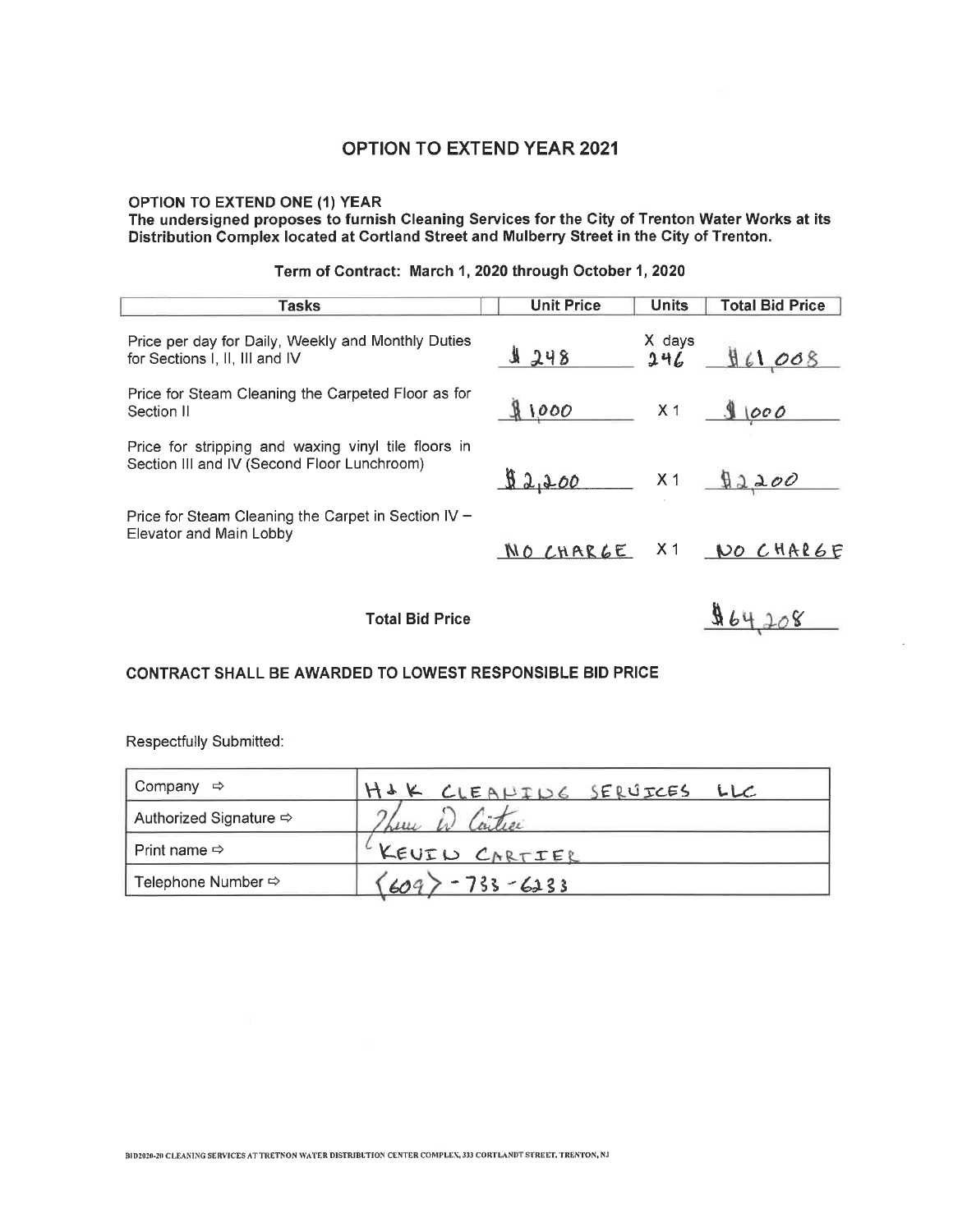#### **YEAR ONE (1)**

The undersigned proposes to furnish Cleaning Services for the City of Trenton Water Works at its<br>Distribution Complex located at Cortland Street and Mulberry Street in the City of Trenton.

Term of Contract: From Date of Award through October 1, 2020

| Tasks                                                                                              | <b>Unit Price</b> | <b>Units</b>   | <b>Total Bid Price</b> |
|----------------------------------------------------------------------------------------------------|-------------------|----------------|------------------------|
| Price per day for Daily, Weekly and Monthly Duties<br>for Sections I, II, III and IV               | 5208.             |                | $x$ days $\pm 57.376.$ |
| Price for Steam Cleaning the Carpeted Floor as for<br>Section II                                   | 4,300.7           | X <sub>1</sub> | $\neq$ 300. –          |
| Price for stripping and waxing vinyl tile floors in<br>Section III and IV (Second Floor Lunchroom) |                   | X <sub>1</sub> | $7500 -$               |
| Price for Steam Cleaning the Carpet in Section IV –<br>Elevator and Main Lobby                     | 3150.7            |                | $x_1$ \$150.           |
| <b>Total Bid Price</b>                                                                             |                   |                | $+62,326-$             |

#### CONTRACT SHALL BE AWARDED TO LOWEST RESPONSIBLE BID PRICE

Respectfully Submitted:

| Company<br>⇨                       | Best Cleaning Building Service Inc |
|------------------------------------|------------------------------------|
| Authorized Signature $\Rightarrow$ |                                    |
| Print name $\Leftrightarrow$       | Kwar                               |
| Telephone Number $\Rightarrow$     | $50()$ $941 - 8141$                |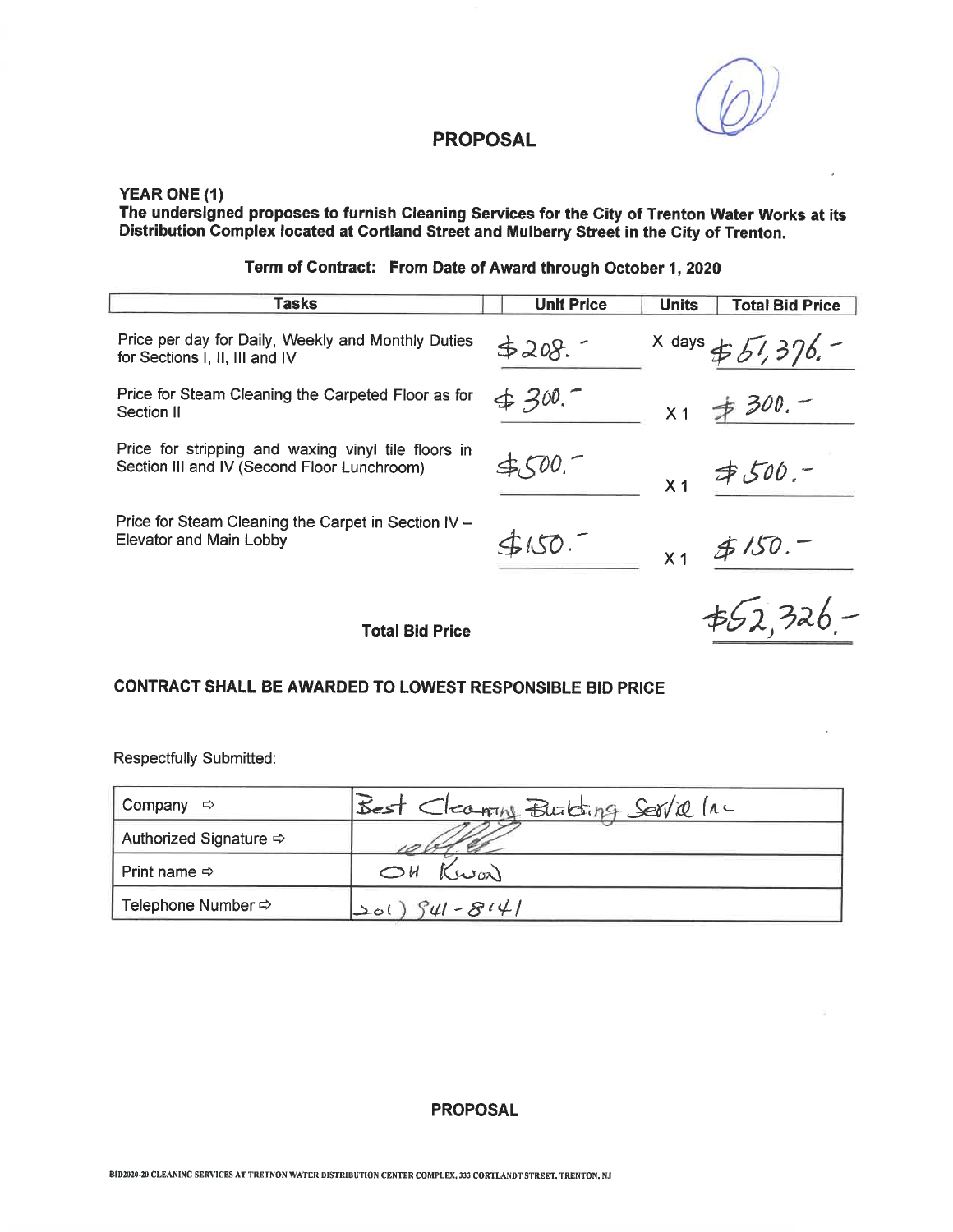# OPTION TO EXTEND ONE (1) YEAR<br>The undersigned proposes to furnish Cleaning Services for the City of Trenton Water Works at its Distribution Complex located at Cortland Street and Mulberry Street in the City of Trenton.

| Tasks                                                                                              | <b>Unit Price</b> | <b>Units</b>   | <b>Total Bid Price</b> |
|----------------------------------------------------------------------------------------------------|-------------------|----------------|------------------------|
| Price per day for Daily, Weekly and Monthly Duties<br>for Sections I, II, III and IV               | $4210 -$          |                | $x$ days $\pm 51.81$   |
| Price for Steam Cleaning the Carpeted Floor as for<br>Section II                                   | \$ 400.-          |                | $x_1 \neq 400.$        |
| Price for stripping and waxing vinyl tile floors in<br>Section III and IV (Second Floor Lunchroom) | $560 -$           |                | $x_1$ \$600.-          |
| Price for Steam Cleaning the Carpet in Section IV –<br><b>Elevator and Main Lobby</b>              | 4200.7            | X <sub>1</sub> | $4200 -$               |
| <b>Total Bid Price</b>                                                                             |                   |                | \$53070.               |

#### Term of Contract: March 1, 2020 through October 1, 2020

### **CONTRACT SHALL BE AWARDED TO LOWEST RESPONSIBLE BID PRICE**

| Company<br>– ⇔                     | Best Cleaning Buriding Service Inc |
|------------------------------------|------------------------------------|
| Authorized Signature $\Rightarrow$ | ortile                             |
|                                    | OH Kwar                            |
| Telephone Number $\Rightarrow$     | $1+8-1+9$ (102)                    |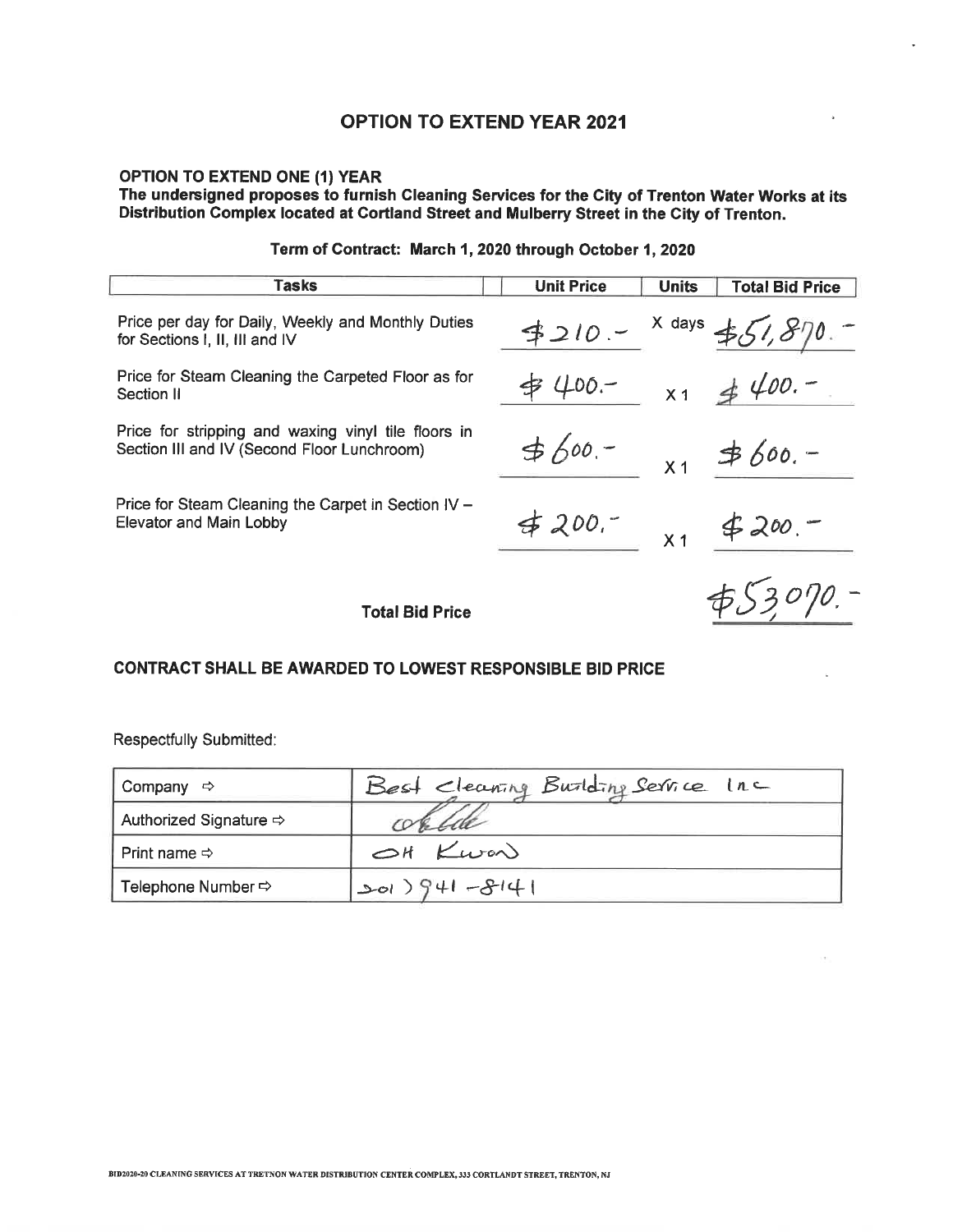

#### YEAR ONE (1)

The undersigned proposes to furnish Cleaning Services for the City of Trenton Water Works at its<br>Distribution Complex located at Cortland Street and Mulberry Street in the City of Trenton.

| <b>Tasks</b>                                                                                       | <b>Unit Price</b>    | <b>Units</b> | <b>Total Bid Price</b>                                                                              |
|----------------------------------------------------------------------------------------------------|----------------------|--------------|-----------------------------------------------------------------------------------------------------|
| Price per day for Daily, Weekly and Monthly Duties<br>for Sections I, II, III and IV               | 198.636              |              | $x$ days $43.699.954$                                                                               |
| Price for Steam Cleaning the Carpeted Floor as for<br>Section II                                   |                      |              | $1,296.315$ x1 $1,296.315$                                                                          |
| Price for stripping and waxing vinyl tile floors in<br>Section III and IV (Second Floor Lunchroom) |                      |              | 10,527.498 x1 10,527.498                                                                            |
| Price for Steam Cleaning the Carpet in Section IV -<br>Elevator and Main Lobby                     | $64.816$ x1 $64.816$ |              |                                                                                                     |
|                                                                                                    |                      |              | $\mathcal{L} = \mathcal{L} \mathcal{L} \mathcal{L} \mathcal{L} \mathcal{L} \mathcal{L} \mathcal{L}$ |

**Total Bid Price** 

\$55,588.584

#### CONTRACT SHALL BE AWARDED TO LOWEST RESPONSIBLE BID PRICE

Respectfully Submitted:

| Company<br>⇨                           | oorting<br>wer           |
|----------------------------------------|--------------------------|
| Authorized Signature $\Leftrightarrow$ |                          |
| Print name $\Rightarrow$               | $\Omega$<br><b>WP/CC</b> |
| Telephone Number <>                    |                          |